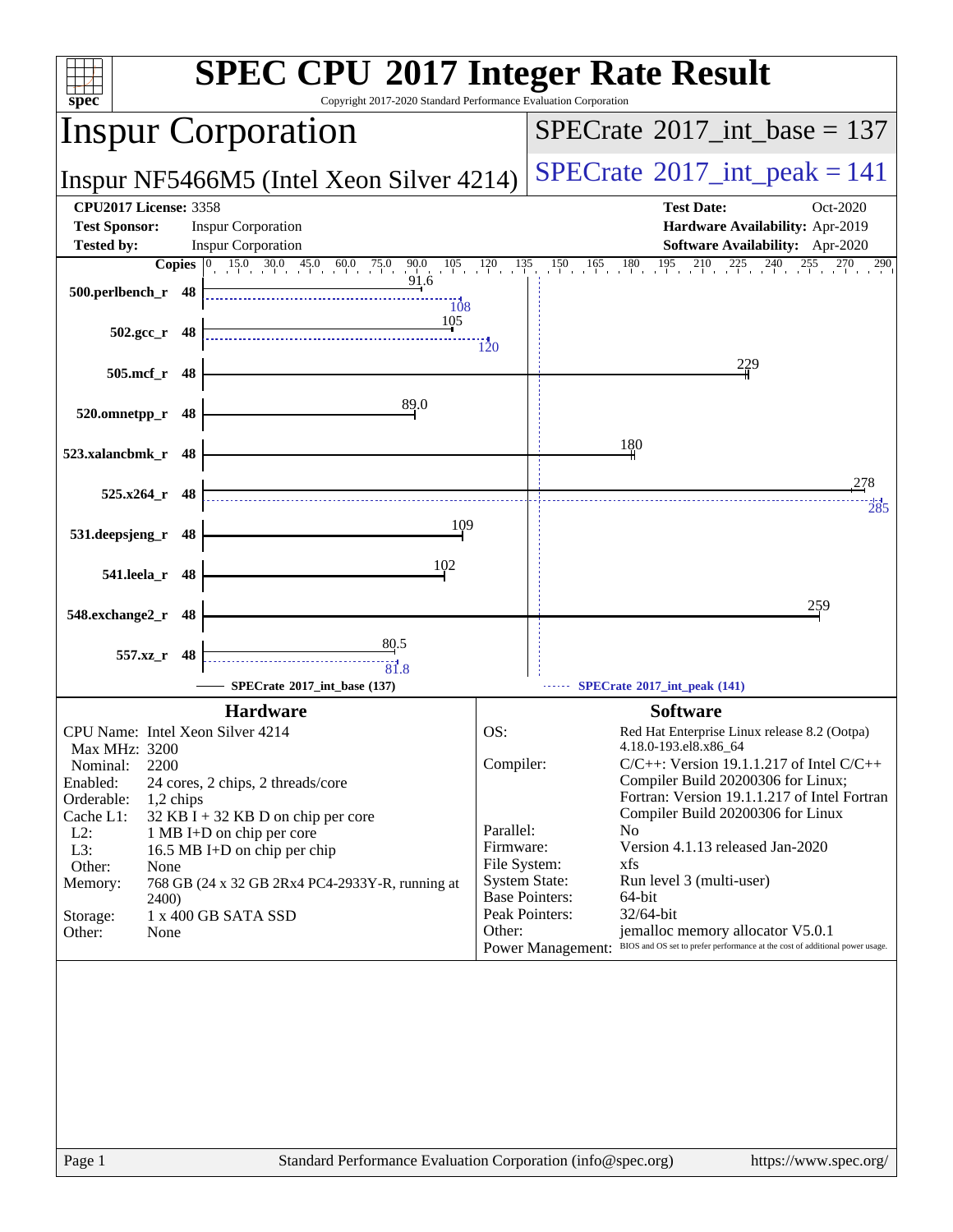

Copyright 2017-2020 Standard Performance Evaluation Corporation

# Inspur Corporation

 $SPECTate$ <sup>®</sup>[2017\\_int\\_base =](http://www.spec.org/auto/cpu2017/Docs/result-fields.html#SPECrate2017intbase) 137

Inspur NF5466M5 (Intel Xeon Silver 4214)  $SPECrate^{\circ}2017\_int\_peak = 141$  $SPECrate^{\circ}2017\_int\_peak = 141$ 

**[Test Sponsor:](http://www.spec.org/auto/cpu2017/Docs/result-fields.html#TestSponsor)** Inspur Corporation **[Hardware Availability:](http://www.spec.org/auto/cpu2017/Docs/result-fields.html#HardwareAvailability)** Apr-2019

**[CPU2017 License:](http://www.spec.org/auto/cpu2017/Docs/result-fields.html#CPU2017License)** 3358 **[Test Date:](http://www.spec.org/auto/cpu2017/Docs/result-fields.html#TestDate)** Oct-2020 **[Tested by:](http://www.spec.org/auto/cpu2017/Docs/result-fields.html#Testedby)** Inspur Corporation **[Software Availability:](http://www.spec.org/auto/cpu2017/Docs/result-fields.html#SoftwareAvailability)** Apr-2020

#### **[Results Table](http://www.spec.org/auto/cpu2017/Docs/result-fields.html#ResultsTable)**

|                                   | <b>Base</b>   |                |              |                | <b>Peak</b>  |                |       |               |                |              |                |              |                |              |
|-----------------------------------|---------------|----------------|--------------|----------------|--------------|----------------|-------|---------------|----------------|--------------|----------------|--------------|----------------|--------------|
| <b>Benchmark</b>                  | <b>Copies</b> | <b>Seconds</b> | <b>Ratio</b> | <b>Seconds</b> | <b>Ratio</b> | <b>Seconds</b> | Ratio | <b>Copies</b> | <b>Seconds</b> | <b>Ratio</b> | <b>Seconds</b> | <b>Ratio</b> | <b>Seconds</b> | <b>Ratio</b> |
| $500.$ perlbench_r                | 48            | 831            | 91.9         | 834            | 91.6         | 834            | 91.6  | 48            | 705            | 108          | 707            | 108          | 706            | <b>108</b>   |
| $502.\text{gcc}$ <sub>r</sub>     | 48            | 647            | 105          | 652            | 104          | 649            | 105   | 48            | 566            | <b>120</b>   | 566            | 120          | 568            | 120          |
| $505$ .mcf r                      | 48            | 338            | 229          | 340            | 228          | 338            | 229   | 48            | 338            | 229          | 340            | 228          | 338            | 229          |
| 520.omnetpp_r                     | 48            | 707            | 89.0         | 707            | 89.0         | 709            | 88.9  | 48            | 707            | 89.0         | 707            | 89.0         | 709            | 88.9         |
| 523.xalancbmk r                   | 48            | 280            | 181          | 281            | <b>180</b>   | 282            | 180   | 48            | 280            | 181          | 281            | <b>180</b>   | 282            | 180          |
| 525.x264 r                        | 48            | 302            | 278          | 302            | 278          | 308            | 273   | 48            | 298            | 282          | 295            | 285          | 295            | 285          |
| 531.deepsjeng_r                   | 48            | 504            | 109          | 504            | 109          | 505            | 109   | 48            | 504            | 109          | 504            | 109          | 505            | 109          |
| 541.leela r                       | 48            | 782            | 102          | 784            | 101          | 783            | 102   | 48            | 782            | 102          | 784            | 101          | 783            | <b>102</b>   |
| 548.exchange2_r                   | 48            | 485            | 259          | 486            | 259          | 486            | 259   | 48            | 485            | 259          | 486            | 259          | 486            | 259          |
| 557.xz r                          | 48            | 644            | 80.5         | 644            | 80.5         | 643            | 80.6  | 48            | 633            | 81.9         | 636            | 81.5         | 634            | 81.8         |
| $SPECrate^{\circ}2017$ int base = |               |                | 137          |                |              |                |       |               |                |              |                |              |                |              |

**[SPECrate](http://www.spec.org/auto/cpu2017/Docs/result-fields.html#SPECrate2017intpeak)[2017\\_int\\_peak =](http://www.spec.org/auto/cpu2017/Docs/result-fields.html#SPECrate2017intpeak) 141**

Results appear in the [order in which they were run.](http://www.spec.org/auto/cpu2017/Docs/result-fields.html#RunOrder) Bold underlined text [indicates a median measurement.](http://www.spec.org/auto/cpu2017/Docs/result-fields.html#Median)

#### **[Compiler Notes](http://www.spec.org/auto/cpu2017/Docs/result-fields.html#CompilerNotes)**

 The inconsistent Compiler version information under Compiler Version section is due to a discrepancy in Intel Compiler. The correct version of C/C++ compiler is: Version 19.1.1.217 Build 20200306 Compiler for Linux The correct version of Fortran compiler is: Version 19.1.1.217 Build 20200306 Compiler for Linux

#### **[Submit Notes](http://www.spec.org/auto/cpu2017/Docs/result-fields.html#SubmitNotes)**

 The numactl mechanism was used to bind copies to processors. The config file option 'submit' was used to generate numactl commands to bind each copy to a specific processor. For details, please see the config file.

### **[Operating System Notes](http://www.spec.org/auto/cpu2017/Docs/result-fields.html#OperatingSystemNotes)**

 Stack size set to unlimited using "ulimit -s unlimited" SCALING\_GOVERNOR set to Performance

### **[Environment Variables Notes](http://www.spec.org/auto/cpu2017/Docs/result-fields.html#EnvironmentVariablesNotes)**

```
Environment variables set by runcpu before the start of the run:
LD_LIBRARY_PATH =
      "/home/CPU2017/lib/intel64:/home/CPU2017/lib/ia32:/home/CPU2017/je5.0.1-
      32"
MALLOC_CONF = "retain:true"
```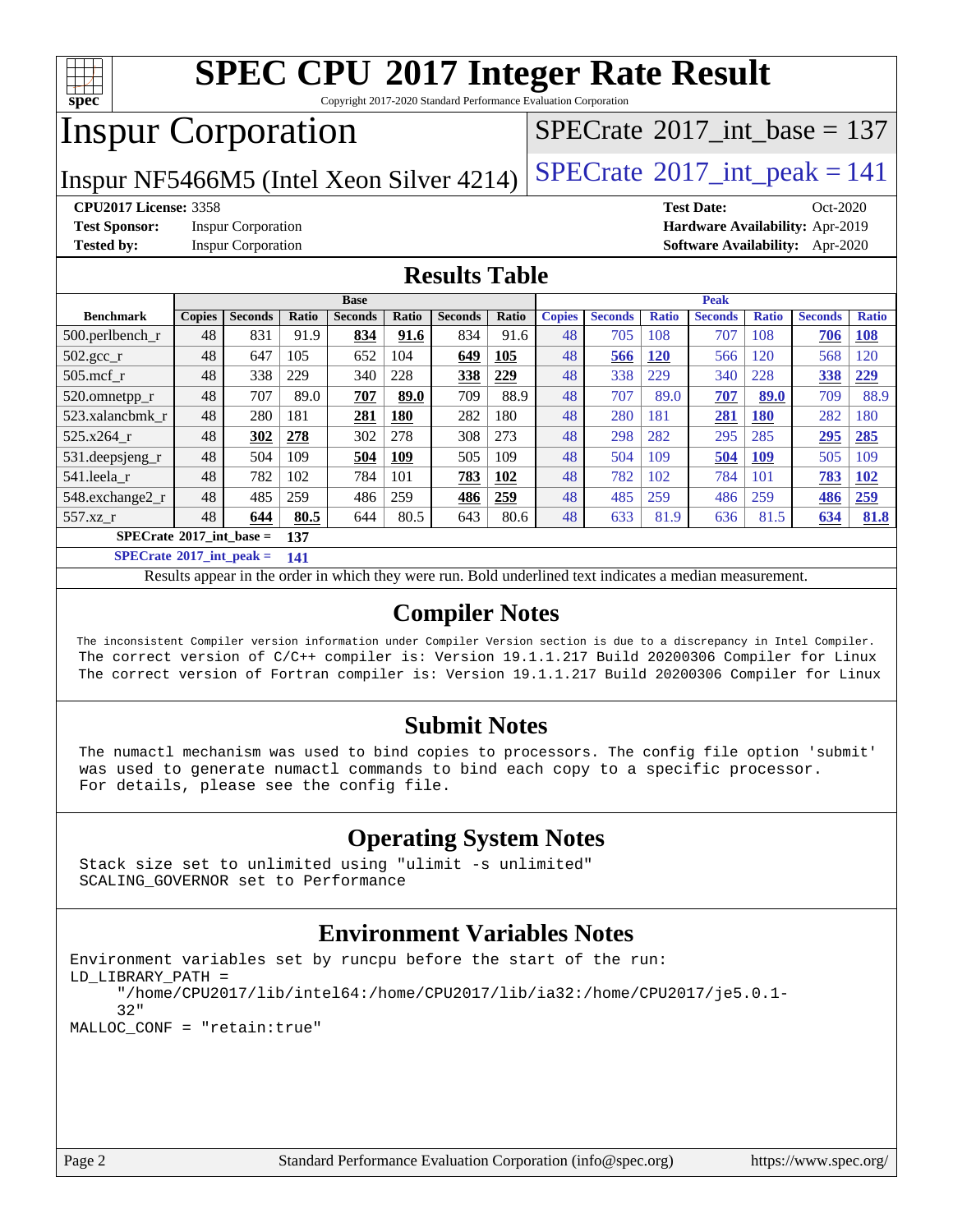| c<br>е |  |  |  |  |  |  |
|--------|--|--|--|--|--|--|

Copyright 2017-2020 Standard Performance Evaluation Corporation

# Inspur Corporation

 $SPECrate$ <sup>®</sup>[2017\\_int\\_base =](http://www.spec.org/auto/cpu2017/Docs/result-fields.html#SPECrate2017intbase) 137

Inspur NF5466M5 (Intel Xeon Silver 4214)  $SPECrate^{\circ}2017\_int\_peak = 141$  $SPECrate^{\circ}2017\_int\_peak = 141$ 

**[Test Sponsor:](http://www.spec.org/auto/cpu2017/Docs/result-fields.html#TestSponsor)** Inspur Corporation **[Hardware Availability:](http://www.spec.org/auto/cpu2017/Docs/result-fields.html#HardwareAvailability)** Apr-2019 **[Tested by:](http://www.spec.org/auto/cpu2017/Docs/result-fields.html#Testedby)** Inspur Corporation **[Software Availability:](http://www.spec.org/auto/cpu2017/Docs/result-fields.html#SoftwareAvailability)** Apr-2020

**[CPU2017 License:](http://www.spec.org/auto/cpu2017/Docs/result-fields.html#CPU2017License)** 3358 **[Test Date:](http://www.spec.org/auto/cpu2017/Docs/result-fields.html#TestDate)** Oct-2020

#### **[General Notes](http://www.spec.org/auto/cpu2017/Docs/result-fields.html#GeneralNotes)**

 Binaries compiled on a system with 1x Intel Core i9-7980XE CPU + 64GB RAM memory using Redhat Enterprise Linux 8.0 Transparent Huge Pages enabled by default Prior to runcpu invocation Filesystem page cache synced and cleared with: sync; echo 3> /proc/sys/vm/drop\_caches runcpu command invoked through numactl i.e.: numactl --interleave=all runcpu <etc>

 NA: The test sponsor attests, as of date of publication, that CVE-2017-5754 (Meltdown) is mitigated in the system as tested and documented. Yes: The test sponsor attests, as of date of publication, that CVE-2017-5753 (Spectre variant 1) is mitigated in the system as tested and documented. Yes: The test sponsor attests, as of date of publication, that CVE-2017-5715 (Spectre variant 2) is mitigated in the system as tested and documented.

 jemalloc, a general purpose malloc implementation built with the RedHat Enterprise 7.5, and the system compiler gcc 4.8.5; sources available from jemalloc.net or <https://github.com/jemalloc/jemalloc/releases>

### **[Platform Notes](http://www.spec.org/auto/cpu2017/Docs/result-fields.html#PlatformNotes)**

 BIOS configuration: ENERGY\_PERF\_BIAS\_CFG mode set to Performance Hardware Prefetch set to Disable VT Support set to Disable C1E Support set to Disable IMC (Integrated memory controller) Interleaving set to 1-way Sub NUMA Cluster (SNC) set to Enable Sysinfo program /home/CPU2017/bin/sysinfo Rev: r6365 of 2019-08-21 295195f888a3d7edb1e6e46a485a0011 running on localhost.localdomain Tue Oct 27 12:46:54 2020 SUT (System Under Test) info as seen by some common utilities. For more information on this section, see <https://www.spec.org/cpu2017/Docs/config.html#sysinfo> From /proc/cpuinfo model name : Intel(R) Xeon(R) Silver 4214 CPU @ 2.20GHz 2 "physical id"s (chips) 48 "processors" cores, siblings (Caution: counting these is hw and system dependent. The following excerpts from /proc/cpuinfo might not be reliable. Use with caution.)

**(Continued on next page)**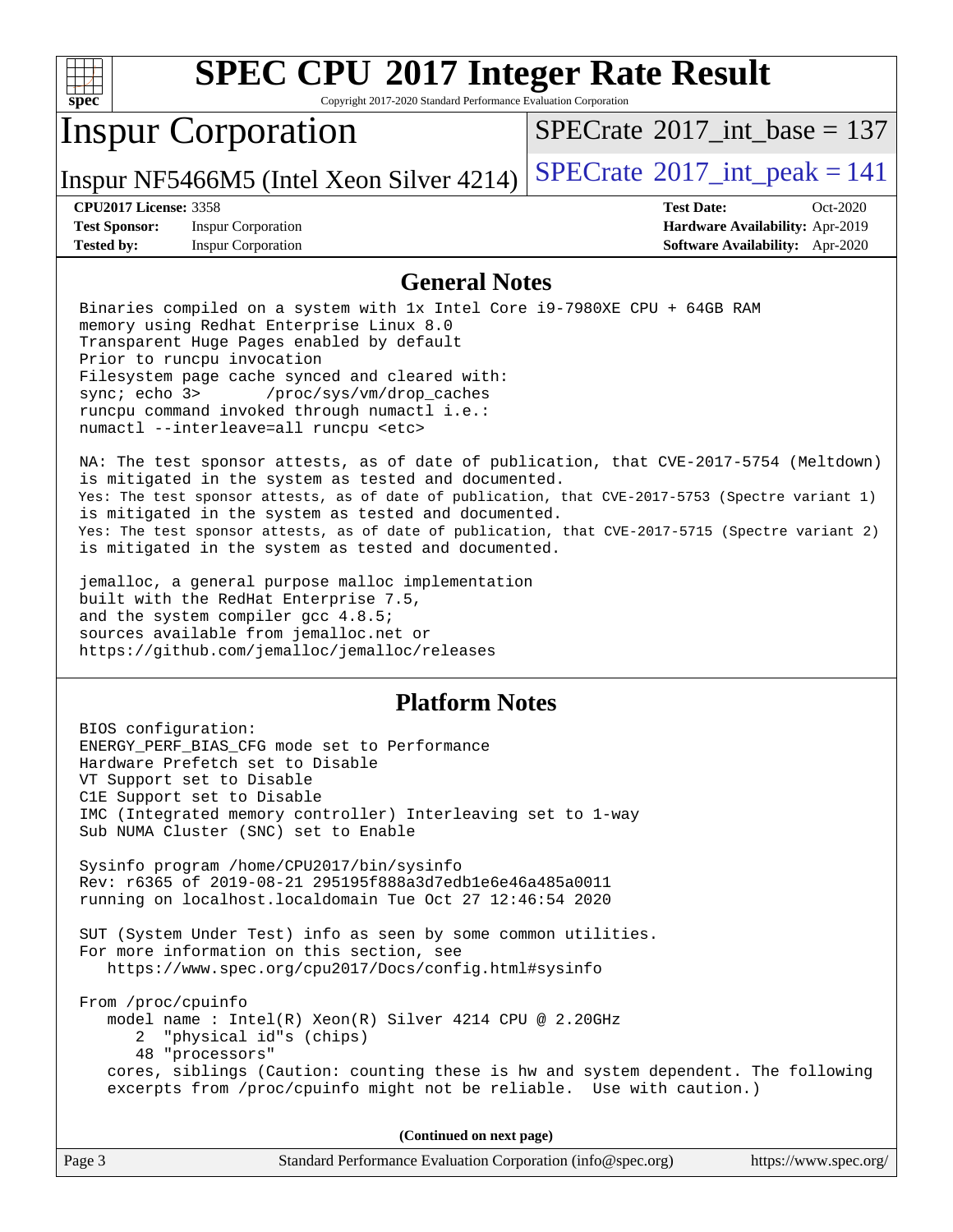| spec <sup>®</sup>                                                                                                                                                                                                                                                                                                                                                                                                                                                                                                                                                             | Copyright 2017-2020 Standard Performance Evaluation Corporation                                                                                                                                                                                          | <b>SPEC CPU®2017 Integer Rate Result</b>                                                                                                                                                                                                                                                                                                                                                                                                                                                                                                                                                                                                                                                                                                                                                                                                                                                                                                                                                                                                    |
|-------------------------------------------------------------------------------------------------------------------------------------------------------------------------------------------------------------------------------------------------------------------------------------------------------------------------------------------------------------------------------------------------------------------------------------------------------------------------------------------------------------------------------------------------------------------------------|----------------------------------------------------------------------------------------------------------------------------------------------------------------------------------------------------------------------------------------------------------|---------------------------------------------------------------------------------------------------------------------------------------------------------------------------------------------------------------------------------------------------------------------------------------------------------------------------------------------------------------------------------------------------------------------------------------------------------------------------------------------------------------------------------------------------------------------------------------------------------------------------------------------------------------------------------------------------------------------------------------------------------------------------------------------------------------------------------------------------------------------------------------------------------------------------------------------------------------------------------------------------------------------------------------------|
| <b>Inspur Corporation</b>                                                                                                                                                                                                                                                                                                                                                                                                                                                                                                                                                     |                                                                                                                                                                                                                                                          | $SPECTate$ <sup>®</sup> 2017_int_base = 137                                                                                                                                                                                                                                                                                                                                                                                                                                                                                                                                                                                                                                                                                                                                                                                                                                                                                                                                                                                                 |
| Inspur NF5466M5 (Intel Xeon Silver 4214)                                                                                                                                                                                                                                                                                                                                                                                                                                                                                                                                      |                                                                                                                                                                                                                                                          | $SPECTate$ <sup>®</sup> 2017_int_peak = 141                                                                                                                                                                                                                                                                                                                                                                                                                                                                                                                                                                                                                                                                                                                                                                                                                                                                                                                                                                                                 |
| <b>CPU2017 License: 3358</b><br><b>Test Sponsor:</b><br><b>Inspur Corporation</b><br><b>Tested by:</b><br><b>Inspur Corporation</b>                                                                                                                                                                                                                                                                                                                                                                                                                                           |                                                                                                                                                                                                                                                          | <b>Test Date:</b><br>Oct-2020<br>Hardware Availability: Apr-2019<br>Software Availability: Apr-2020                                                                                                                                                                                                                                                                                                                                                                                                                                                                                                                                                                                                                                                                                                                                                                                                                                                                                                                                         |
|                                                                                                                                                                                                                                                                                                                                                                                                                                                                                                                                                                               | <b>Platform Notes (Continued)</b>                                                                                                                                                                                                                        |                                                                                                                                                                                                                                                                                                                                                                                                                                                                                                                                                                                                                                                                                                                                                                                                                                                                                                                                                                                                                                             |
| cpu cores $: 12$<br>siblings : 24<br>physical 0: cores 0 1 2 3 4 5 8 9 10 11 12 13<br>physical 1: cores 0 1 2 3 4 5 8 9 10 11 12 13                                                                                                                                                                                                                                                                                                                                                                                                                                           |                                                                                                                                                                                                                                                          |                                                                                                                                                                                                                                                                                                                                                                                                                                                                                                                                                                                                                                                                                                                                                                                                                                                                                                                                                                                                                                             |
| From lscpu:<br>Architecture:<br>$CPU$ op-mode( $s$ ):<br>Byte Order:<br>CPU(s):<br>48<br>On-line CPU(s) list: 0-47<br>Thread(s) per core:<br>2<br>Core(s) per socket:<br>12<br>2<br>Socket(s):<br>$\overline{2}$<br>NUMA node(s):<br>Vendor ID:<br>CPU family:<br>6<br>Model:<br>85<br>Model name:<br>7<br>Stepping:<br>CPU MHz:<br>$CPU$ max $MHz:$<br>CPU min MHz:<br>BogoMIPS:<br>Virtualization:<br>L1d cache:<br>$L1i$ cache:<br>$L2$ cache:<br>$L3$ cache:<br>NUMA node0 CPU(s):<br>NUMA nodel $CPU(s):$<br>Flags:<br>/proc/cpuinfo cache data<br>cache size : 16896 KB | x86 64<br>$32$ -bit, $64$ -bit<br>Little Endian<br>GenuineIntel<br>$Intel(R) Xeon(R) Silver 4214 CPU @ 2.20GHz$<br>2699.966<br>3200.0000<br>1000.0000<br>4400.00<br>$VT - x$<br>32K<br>32K<br>1024K<br>16896K<br>$0 - 11, 24 - 35$<br>$12 - 23, 36 - 47$ | fpu vme de pse tsc msr pae mce cx8 apic sep mtrr pge mca cmov<br>pat pse36 clflush dts acpi mmx fxsr sse sse2 ss ht tm pbe syscall nx pdpelgb rdtscp<br>lm constant_tsc art arch_perfmon pebs bts rep_good nopl xtopology nonstop_tsc cpuid<br>aperfmperf pni pclmulqdq dtes64 ds_cpl vmx smx est tm2 ssse3 sdbg fma cx16 xtpr pdcm<br>pcid dca sse4_1 sse4_2 x2apic movbe popcnt tsc_deadline_timer aes xsave avx f16c<br>rdrand lahf_lm abm 3dnowprefetch cpuid_fault epb cat_13 cdp_13 invpcid_single<br>intel_ppin ssbd mba ibrs ibpb stibp ibrs_enhanced tpr_shadow vnmi flexpriority ept<br>vpid fsgsbase tsc_adjust bmil hle avx2 smep bmi2 erms invpcid rtm cqm mpx rdt_a<br>avx512f avx512dq rdseed adx smap clflushopt clwb intel_pt avx512cd avx512bw avx512vl<br>xsaveopt xsavec xgetbvl xsaves cqm_llc cqm_occup_llc cqm_mbm_total cqm_mbm_local<br>dtherm ida arat pln pts pku ospke avx512_vnni md_clear flush_lld arch_capabilities<br>From numactl --hardware WARNING: a numactl 'node' might or might not correspond to a |
|                                                                                                                                                                                                                                                                                                                                                                                                                                                                                                                                                                               | (Continued on next page)                                                                                                                                                                                                                                 |                                                                                                                                                                                                                                                                                                                                                                                                                                                                                                                                                                                                                                                                                                                                                                                                                                                                                                                                                                                                                                             |
| Page 4                                                                                                                                                                                                                                                                                                                                                                                                                                                                                                                                                                        | Standard Performance Evaluation Corporation (info@spec.org)                                                                                                                                                                                              | https://www.spec.org/                                                                                                                                                                                                                                                                                                                                                                                                                                                                                                                                                                                                                                                                                                                                                                                                                                                                                                                                                                                                                       |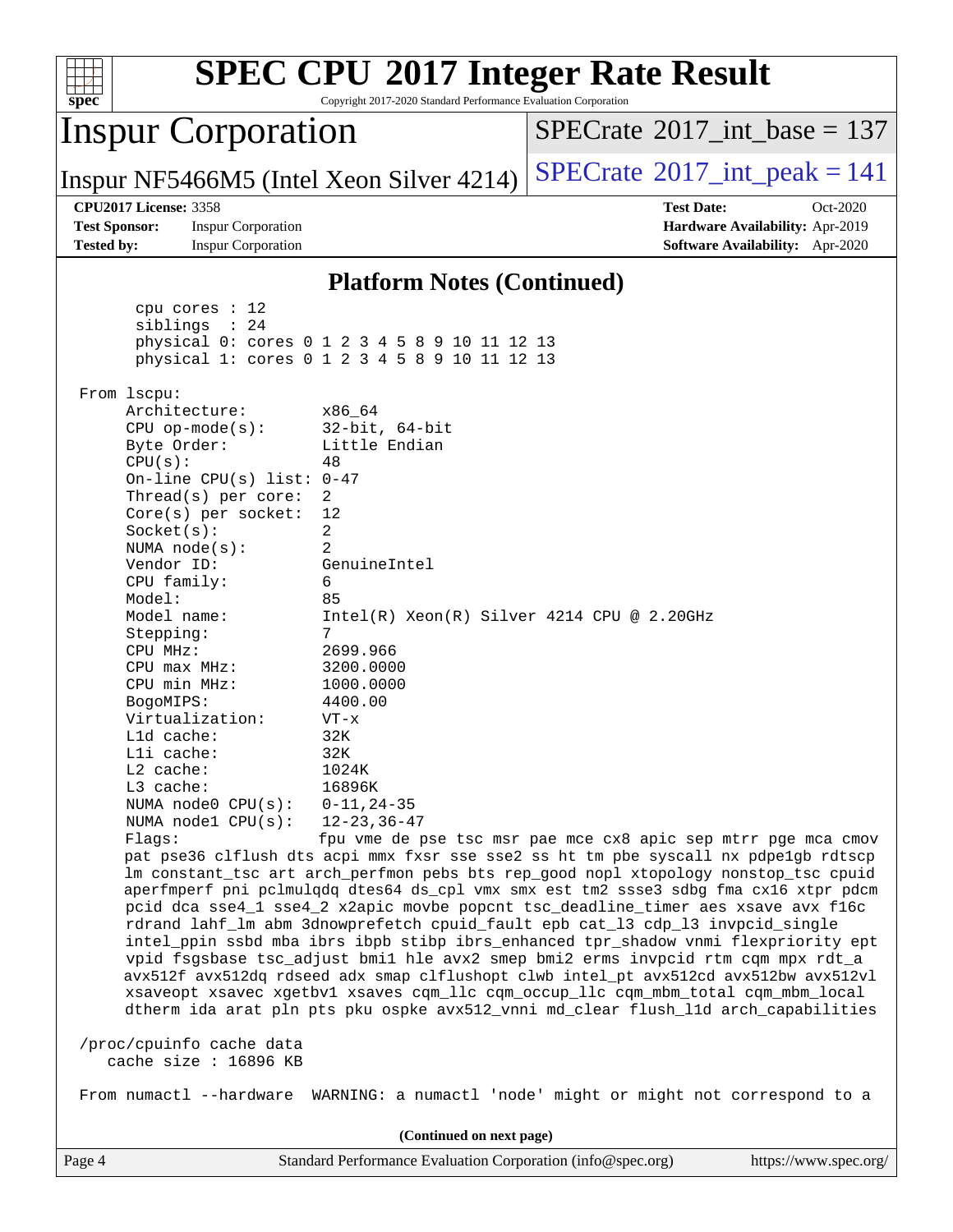| <b>SPEC CPU®2017 Integer Rate Result</b><br>Copyright 2017-2020 Standard Performance Evaluation Corporation<br>spec <sup>®</sup>                                                                                                                                                                                                                                                                                                                                         |                                                                                                     |
|--------------------------------------------------------------------------------------------------------------------------------------------------------------------------------------------------------------------------------------------------------------------------------------------------------------------------------------------------------------------------------------------------------------------------------------------------------------------------|-----------------------------------------------------------------------------------------------------|
| <b>Inspur Corporation</b>                                                                                                                                                                                                                                                                                                                                                                                                                                                | $SPECrate^{\circledast}2017\_int\_base = 137$                                                       |
| Inspur NF5466M5 (Intel Xeon Silver 4214)                                                                                                                                                                                                                                                                                                                                                                                                                                 | $SPECrate$ <sup>®</sup> 2017_int_peak = 141                                                         |
| <b>CPU2017 License: 3358</b><br><b>Test Sponsor:</b><br><b>Inspur Corporation</b><br><b>Tested by:</b><br><b>Inspur Corporation</b>                                                                                                                                                                                                                                                                                                                                      | <b>Test Date:</b><br>Oct-2020<br>Hardware Availability: Apr-2019<br>Software Availability: Apr-2020 |
| <b>Platform Notes (Continued)</b>                                                                                                                                                                                                                                                                                                                                                                                                                                        |                                                                                                     |
| physical chip.<br>available: 2 nodes (0-1)<br>node 0 cpus: 0 1 2 3 4 5 6 7 8 9 10 11 24 25 26 27 28 29 30 31 32 33 34 35<br>node 0 size: 385611 MB<br>node 0 free: 385137 MB<br>node 1 cpus: 12 13 14 15 16 17 18 19 20 21 22 23 36 37 38 39 40 41 42 43 44 45 46 47<br>node 1 size: 387065 MB<br>node 1 free: 386451 MB<br>node distances:<br>$\begin{array}{ccc} & 0 & 1 \end{array}$<br>node<br>0:<br>10 21<br>1:<br>21 10                                            |                                                                                                     |
| From /proc/meminfo<br>MemTotal:<br>791221460 kB<br>HugePages_Total:<br>0<br>Hugepagesize:<br>2048 kB                                                                                                                                                                                                                                                                                                                                                                     |                                                                                                     |
| From /etc/*release* /etc/*version*<br>os-release:<br>NAME="Red Hat Enterprise Linux"<br>VERSION="8.2 (Ootpa)"<br>ID="rhel"<br>ID LIKE="fedora"<br>VERSION_ID="8.2"<br>PLATFORM_ID="platform:el8"<br>PRETTY_NAME="Red Hat Enterprise Linux 8.2 (Ootpa)"<br>ANSI_COLOR="0;31"<br>redhat-release: Red Hat Enterprise Linux release 8.2 (Ootpa)<br>system-release: Red Hat Enterprise Linux release 8.2 (Ootpa)<br>system-release-cpe: cpe:/o:redhat:enterprise_linux:8.2:ga |                                                                                                     |
| uname $-a$ :<br>Linux localhost.localdomain 4.18.0-193.el8.x86_64 #1 SMP Fri Mar 27 14:35:58 UTC 2020<br>x86_64 x86_64 x86_64 GNU/Linux                                                                                                                                                                                                                                                                                                                                  |                                                                                                     |
| Kernel self-reported vulnerability status:                                                                                                                                                                                                                                                                                                                                                                                                                               |                                                                                                     |
| itlb_multihit:<br>$CVE-2018-3620$ (L1 Terminal Fault):<br>Microarchitectural Data Sampling:<br>CVE-2017-5754 (Meltdown):<br>CVE-2018-3639 (Speculative Store Bypass): Mitigation: Speculative Store Bypass disabled                                                                                                                                                                                                                                                      | KVM: Vulnerable<br>Not affected<br>Not affected<br>Not affected<br>via prctl and seccomp            |
| CVE-2017-5753 (Spectre variant 1):                                                                                                                                                                                                                                                                                                                                                                                                                                       | Mitigation: usercopy/swapgs barriers and __user<br>pointer sanitization                             |
| $CVE-2017-5715$ (Spectre variant 2):                                                                                                                                                                                                                                                                                                                                                                                                                                     | Mitigation: Enhanced IBRS, IBPB: conditional,                                                       |

**(Continued on next page)**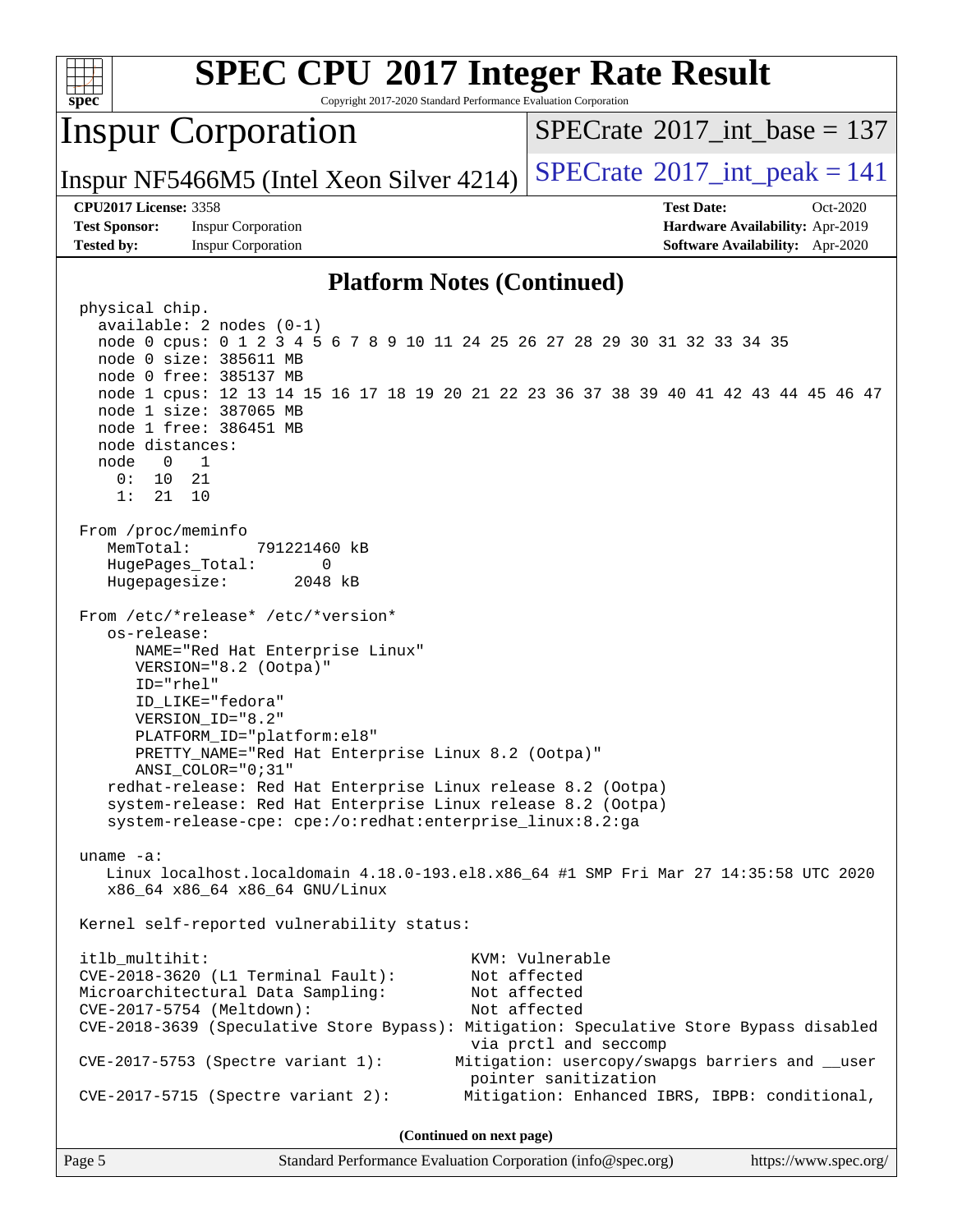| $spec^*$                                                                  |                                                                                      | Copyright 2017-2020 Standard Performance Evaluation Corporation                                                      | <b>SPEC CPU®2017 Integer Rate Result</b>                                                                                                                                                                                                                                                                                                       |
|---------------------------------------------------------------------------|--------------------------------------------------------------------------------------|----------------------------------------------------------------------------------------------------------------------|------------------------------------------------------------------------------------------------------------------------------------------------------------------------------------------------------------------------------------------------------------------------------------------------------------------------------------------------|
|                                                                           | <b>Inspur Corporation</b>                                                            |                                                                                                                      | $SPECrate^{\circ}2017\_int\_base = 137$                                                                                                                                                                                                                                                                                                        |
|                                                                           | Inspur NF5466M5 (Intel Xeon Silver 4214)                                             |                                                                                                                      | $SPECrate^{\circ}2017\_int\_peak = 141$                                                                                                                                                                                                                                                                                                        |
| <b>CPU2017 License: 3358</b><br><b>Test Sponsor:</b><br><b>Tested by:</b> | <b>Inspur Corporation</b><br><b>Inspur Corporation</b>                               |                                                                                                                      | <b>Test Date:</b><br>Oct-2020<br>Hardware Availability: Apr-2019<br>Software Availability: Apr-2020                                                                                                                                                                                                                                            |
|                                                                           |                                                                                      | <b>Platform Notes (Continued)</b>                                                                                    |                                                                                                                                                                                                                                                                                                                                                |
| tsx_async_abort:                                                          |                                                                                      | RSB filling                                                                                                          | Mitigation: Clear CPU buffers; SMT vulnerable                                                                                                                                                                                                                                                                                                  |
|                                                                           | run-level 3 Oct 27 12:45                                                             |                                                                                                                      |                                                                                                                                                                                                                                                                                                                                                |
| Filesystem                                                                | SPEC is set to: /home/CPU2017<br>Type<br>/dev/mapper/rhel-home xfs                   | Size Used Avail Use% Mounted on<br>392G<br>10G 382G                                                                  | 3% /home                                                                                                                                                                                                                                                                                                                                       |
| BIOS:<br>Vendor:                                                          | From /sys/devices/virtual/dmi/id<br>Inspur<br>Product: NF5466M5<br>Serial: 220692011 | American Megatrends Inc. 4.1.13 01/16/2020                                                                           |                                                                                                                                                                                                                                                                                                                                                |
| Memory:                                                                   |                                                                                      | 24x Samsung M393A4G43AB3-CVF 32 GB 2 rank 2933                                                                       | Additional information from dmidecode follows. WARNING: Use caution when you interpret<br>this section. The 'dmidecode' program reads system data which is "intended to allow<br>hardware to be accurately determined", but the intent may not be met, as there are<br>frequent changes to hardware, firmware, and the "DMTF SMBIOS" standard. |
|                                                                           | (End of data from sysinfo program)<br>and running at 2400 due to CPU limitation.     | This system support 12 DIMMs per processor, total 24 DIMMs.<br>24 DIMM slots installed with 32 GB DIMM for this run, |                                                                                                                                                                                                                                                                                                                                                |
|                                                                           |                                                                                      | <b>Compiler Version Notes</b>                                                                                        |                                                                                                                                                                                                                                                                                                                                                |
|                                                                           | $502.\text{gcc\_r}(\text{peak})$                                                     |                                                                                                                      |                                                                                                                                                                                                                                                                                                                                                |
| Build 20200304                                                            |                                                                                      | Copyright (C) 1985-2020 Intel Corporation. All rights reserved.                                                      | Intel(R) C Compiler for applications running on IA-32, Version 2021.1 NextGen                                                                                                                                                                                                                                                                  |
| C                                                                         | 525.x264_r(base, peak) 557.xz_r(base)                                                |                                                                                                                      | 500.perlbench_r(base) 502.gcc_r(base) 505.mcf_r(base, peak)                                                                                                                                                                                                                                                                                    |

Intel(R) C Compiler for applications running on Intel(R) 64, Version 2021.1 NextGen Build 20200304 Copyright (C) 1985-2020 Intel Corporation. All rights reserved.

------------------------------------------------------------------------------

**(Continued on next page)**

Page 6 Standard Performance Evaluation Corporation [\(info@spec.org\)](mailto:info@spec.org) <https://www.spec.org/>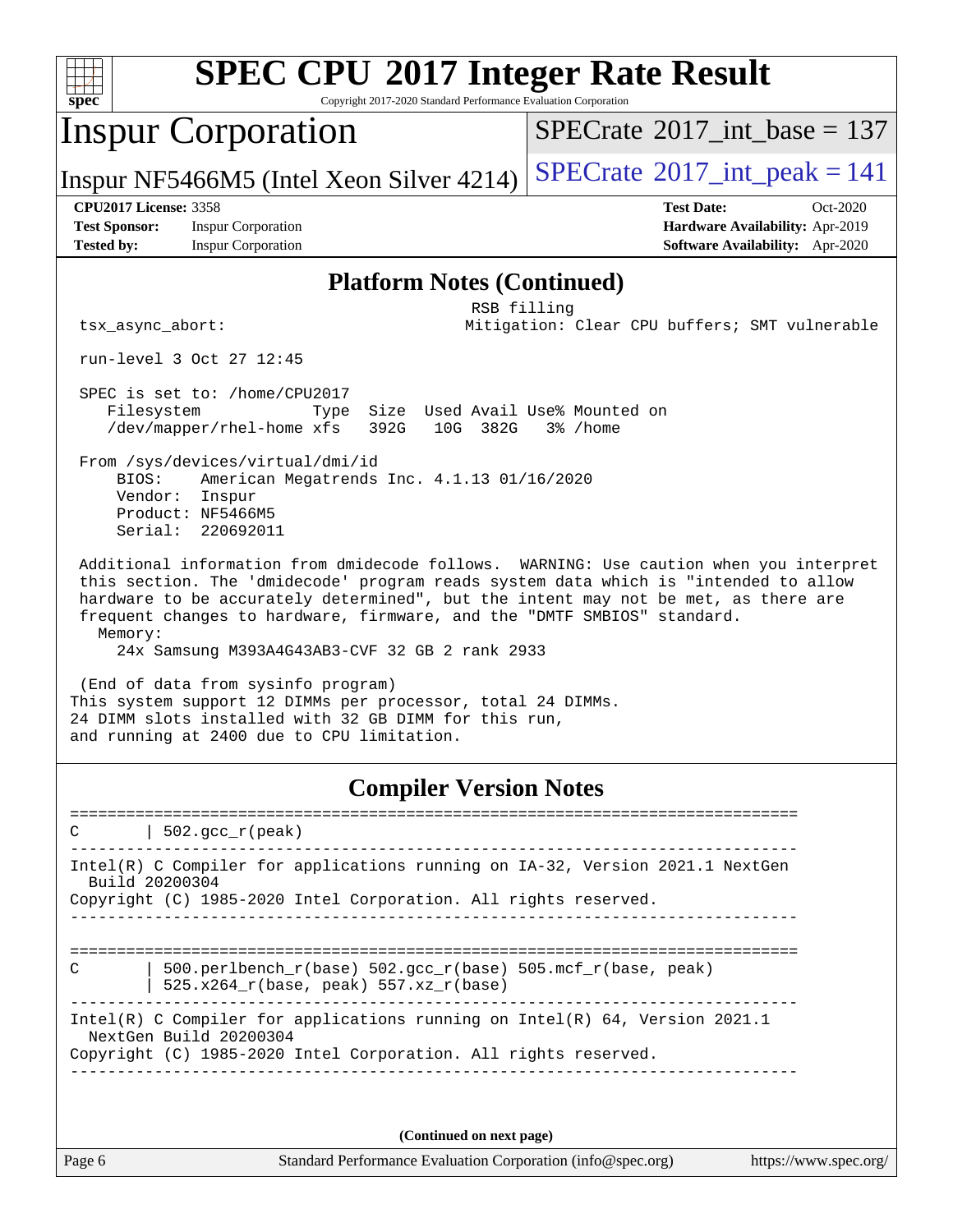

Copyright 2017-2020 Standard Performance Evaluation Corporation

# Inspur Corporation

 $SPECrate$ <sup>®</sup>[2017\\_int\\_base =](http://www.spec.org/auto/cpu2017/Docs/result-fields.html#SPECrate2017intbase) 137

Inspur NF5466M5 (Intel Xeon Silver 4214)  $SPECTate$ <sup>®[2017\\_int\\_peak = 1](http://www.spec.org/auto/cpu2017/Docs/result-fields.html#SPECrate2017intpeak)41</sup>

**[Test Sponsor:](http://www.spec.org/auto/cpu2017/Docs/result-fields.html#TestSponsor)** Inspur Corporation **[Hardware Availability:](http://www.spec.org/auto/cpu2017/Docs/result-fields.html#HardwareAvailability)** Apr-2019

**[CPU2017 License:](http://www.spec.org/auto/cpu2017/Docs/result-fields.html#CPU2017License)** 3358 **[Test Date:](http://www.spec.org/auto/cpu2017/Docs/result-fields.html#TestDate)** Oct-2020 **[Tested by:](http://www.spec.org/auto/cpu2017/Docs/result-fields.html#Testedby)** Inspur Corporation **[Software Availability:](http://www.spec.org/auto/cpu2017/Docs/result-fields.html#SoftwareAvailability)** Apr-2020

### **[Compiler Version Notes \(Continued\)](http://www.spec.org/auto/cpu2017/Docs/result-fields.html#CompilerVersionNotes)**

| Standard Performance Evaluation Corporation (info@spec.org)<br>https://www.spec.org/<br>Page 7                |
|---------------------------------------------------------------------------------------------------------------|
| (Continued on next page)                                                                                      |
| Intel(R) C Compiler for applications running on Intel(R) 64, Version 2021.1<br>NextGen Build 20200304         |
| 500.perlbench_r(base) 502.gcc_r(base) 505.mcf_r(base, peak)<br>C<br>525.x264_r(base, peak) 557.xz_r(base)     |
| Copyright (C) 1985-2020 Intel Corporation. All rights reserved.                                               |
| Intel(R) C Compiler for applications running on IA-32, Version 2021.1 NextGen<br>Build 20200304               |
| $\vert$ 502.gcc_r(peak)<br>C                                                                                  |
| Version 19.1.1.217 Build 20200306<br>Copyright (C) 1985-2020 Intel Corporation. All rights reserved.          |
| Intel(R) C Intel(R) 64 Compiler for applications running on Intel(R) 64,                                      |
| $500.perlbench_r(peak) 557. xz_r(peak)$<br>C                                                                  |
| NextGen Build 20200304<br>Copyright (C) 1985-2020 Intel Corporation. All rights reserved.                     |
| Intel(R) C Compiler for applications running on $Intel(R) 64$ , Version 2021.1                                |
| 500.perlbench_r(base) 502.gcc_r(base) 505.mcf_r(base, peak)<br>C<br>525.x264_r(base, peak) 557.xz_r(base)     |
| Copyright (C) 1985-2020 Intel Corporation. All rights reserved.                                               |
| Intel(R) C Compiler for applications running on IA-32, Version 2021.1 NextGen<br>Build 20200304               |
| $  502.\text{gcc_r}(\text{peak})$<br>C                                                                        |
| Copyright (C) 1985-2020 Intel Corporation. All rights reserved.                                               |
| Intel(R) C Intel(R) 64 Compiler for applications running on Intel(R) 64,<br>Version 19.1.1.217 Build 20200306 |
| 500.perlbench_r(peak) 557.xz_r(peak)<br>C                                                                     |
|                                                                                                               |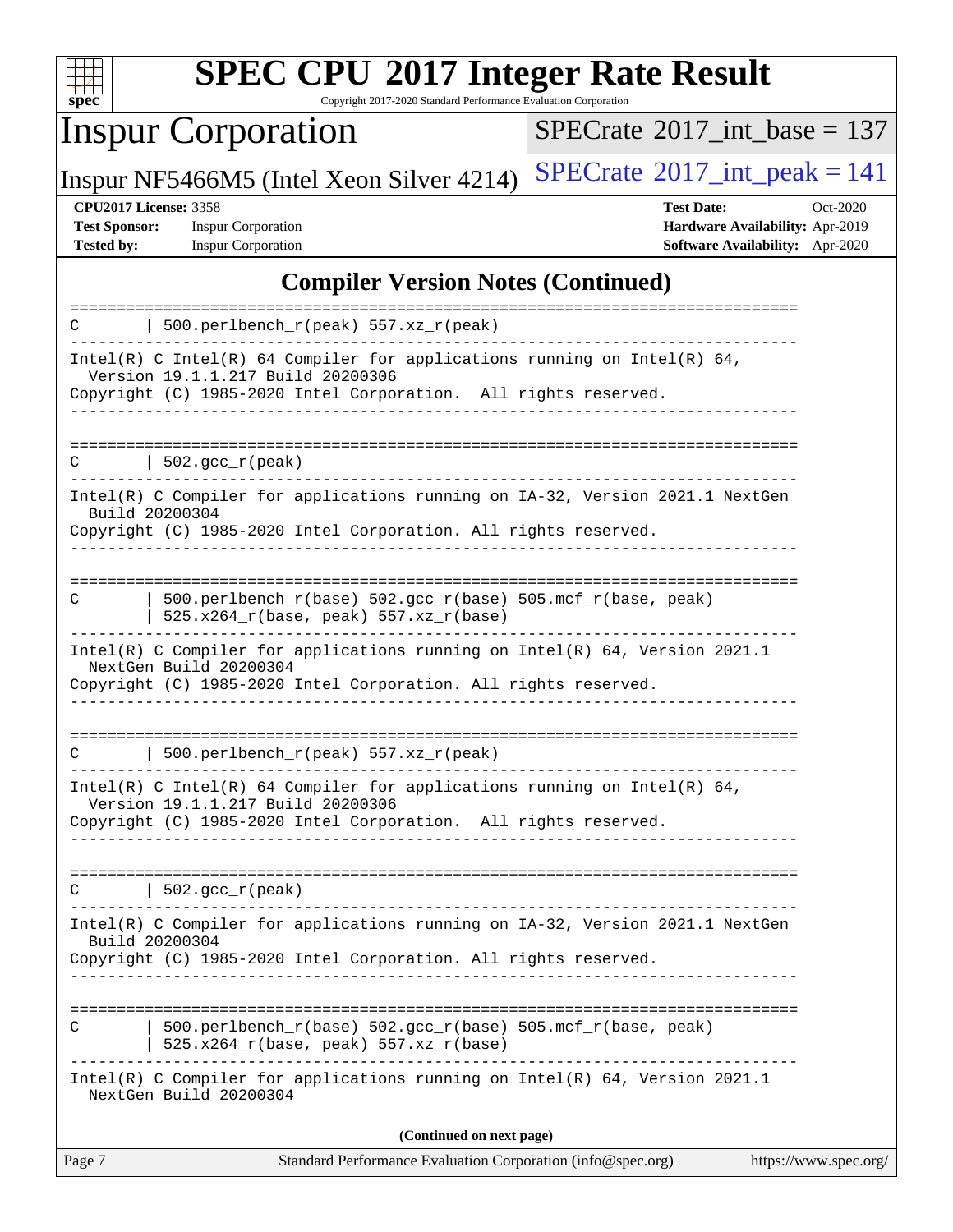| u<br>r |  |  |  |  |  |  |  |
|--------|--|--|--|--|--|--|--|

Copyright 2017-2020 Standard Performance Evaluation Corporation

## Inspur Corporation

 $SPECTate$ <sup>®</sup>[2017\\_int\\_base =](http://www.spec.org/auto/cpu2017/Docs/result-fields.html#SPECrate2017intbase) 137

Inspur NF5466M5 (Intel Xeon Silver 4214)  $SPECrate^{\circ}2017\_int\_peak = 141$  $SPECrate^{\circ}2017\_int\_peak = 141$ 

**[Test Sponsor:](http://www.spec.org/auto/cpu2017/Docs/result-fields.html#TestSponsor)** Inspur Corporation **[Hardware Availability:](http://www.spec.org/auto/cpu2017/Docs/result-fields.html#HardwareAvailability)** Apr-2019

**[CPU2017 License:](http://www.spec.org/auto/cpu2017/Docs/result-fields.html#CPU2017License)** 3358 **[Test Date:](http://www.spec.org/auto/cpu2017/Docs/result-fields.html#TestDate)** Oct-2020 **[Tested by:](http://www.spec.org/auto/cpu2017/Docs/result-fields.html#Testedby)** Inspur Corporation **[Software Availability:](http://www.spec.org/auto/cpu2017/Docs/result-fields.html#SoftwareAvailability)** Apr-2020

#### **[Compiler Version Notes \(Continued\)](http://www.spec.org/auto/cpu2017/Docs/result-fields.html#CompilerVersionNotes)**

| Copyright (C) 1985-2020 Intel Corporation. All rights reserved.                                                                                                                          |
|------------------------------------------------------------------------------------------------------------------------------------------------------------------------------------------|
|                                                                                                                                                                                          |
| 500.perlbench $r(\text{peak})$ 557.xz $r(\text{peak})$<br>C                                                                                                                              |
| Intel(R) C Intel(R) 64 Compiler for applications running on Intel(R) 64,<br>Version 19.1.1.217 Build 20200306<br>Copyright (C) 1985-2020 Intel Corporation. All rights reserved.         |
|                                                                                                                                                                                          |
| 520.omnetpp r(base, peak) 523.xalancbmk r(base, peak)<br>$C++$<br>531.deepsjeng_r(base, peak) 541.leela_r(base, peak)                                                                    |
| Intel(R) $C++$ Compiler for applications running on Intel(R) 64, Version 2021.1<br>NextGen Build 20200304<br>Copyright (C) 1985-2020 Intel Corporation. All rights reserved.             |
| Fortran   548. $exchange2 r(base, peak)$                                                                                                                                                 |
| $Intel(R)$ Fortran Intel(R) 64 Compiler for applications running on Intel(R)<br>64, Version 19.1.1.217 Build 20200306<br>Copyright (C) 1985-2020 Intel Corporation. All rights reserved. |

### **[Base Compiler Invocation](http://www.spec.org/auto/cpu2017/Docs/result-fields.html#BaseCompilerInvocation)**

[C benchmarks](http://www.spec.org/auto/cpu2017/Docs/result-fields.html#Cbenchmarks): [icc](http://www.spec.org/cpu2017/results/res2020q4/cpu2017-20201109-24372.flags.html#user_CCbase_intel_icc_66fc1ee009f7361af1fbd72ca7dcefbb700085f36577c54f309893dd4ec40d12360134090235512931783d35fd58c0460139e722d5067c5574d8eaf2b3e37e92)

[C++ benchmarks:](http://www.spec.org/auto/cpu2017/Docs/result-fields.html#CXXbenchmarks) [icpc](http://www.spec.org/cpu2017/results/res2020q4/cpu2017-20201109-24372.flags.html#user_CXXbase_intel_icpc_c510b6838c7f56d33e37e94d029a35b4a7bccf4766a728ee175e80a419847e808290a9b78be685c44ab727ea267ec2f070ec5dc83b407c0218cded6866a35d07)

[Fortran benchmarks](http://www.spec.org/auto/cpu2017/Docs/result-fields.html#Fortranbenchmarks): [ifort](http://www.spec.org/cpu2017/results/res2020q4/cpu2017-20201109-24372.flags.html#user_FCbase_intel_ifort_8111460550e3ca792625aed983ce982f94888b8b503583aa7ba2b8303487b4d8a21a13e7191a45c5fd58ff318f48f9492884d4413fa793fd88dd292cad7027ca)

### **[Base Portability Flags](http://www.spec.org/auto/cpu2017/Docs/result-fields.html#BasePortabilityFlags)**

 500.perlbench\_r: [-DSPEC\\_LP64](http://www.spec.org/cpu2017/results/res2020q4/cpu2017-20201109-24372.flags.html#b500.perlbench_r_basePORTABILITY_DSPEC_LP64) [-DSPEC\\_LINUX\\_X64](http://www.spec.org/cpu2017/results/res2020q4/cpu2017-20201109-24372.flags.html#b500.perlbench_r_baseCPORTABILITY_DSPEC_LINUX_X64) 502.gcc\_r: [-DSPEC\\_LP64](http://www.spec.org/cpu2017/results/res2020q4/cpu2017-20201109-24372.flags.html#suite_basePORTABILITY502_gcc_r_DSPEC_LP64)

**(Continued on next page)**

Page 8 Standard Performance Evaluation Corporation [\(info@spec.org\)](mailto:info@spec.org) <https://www.spec.org/>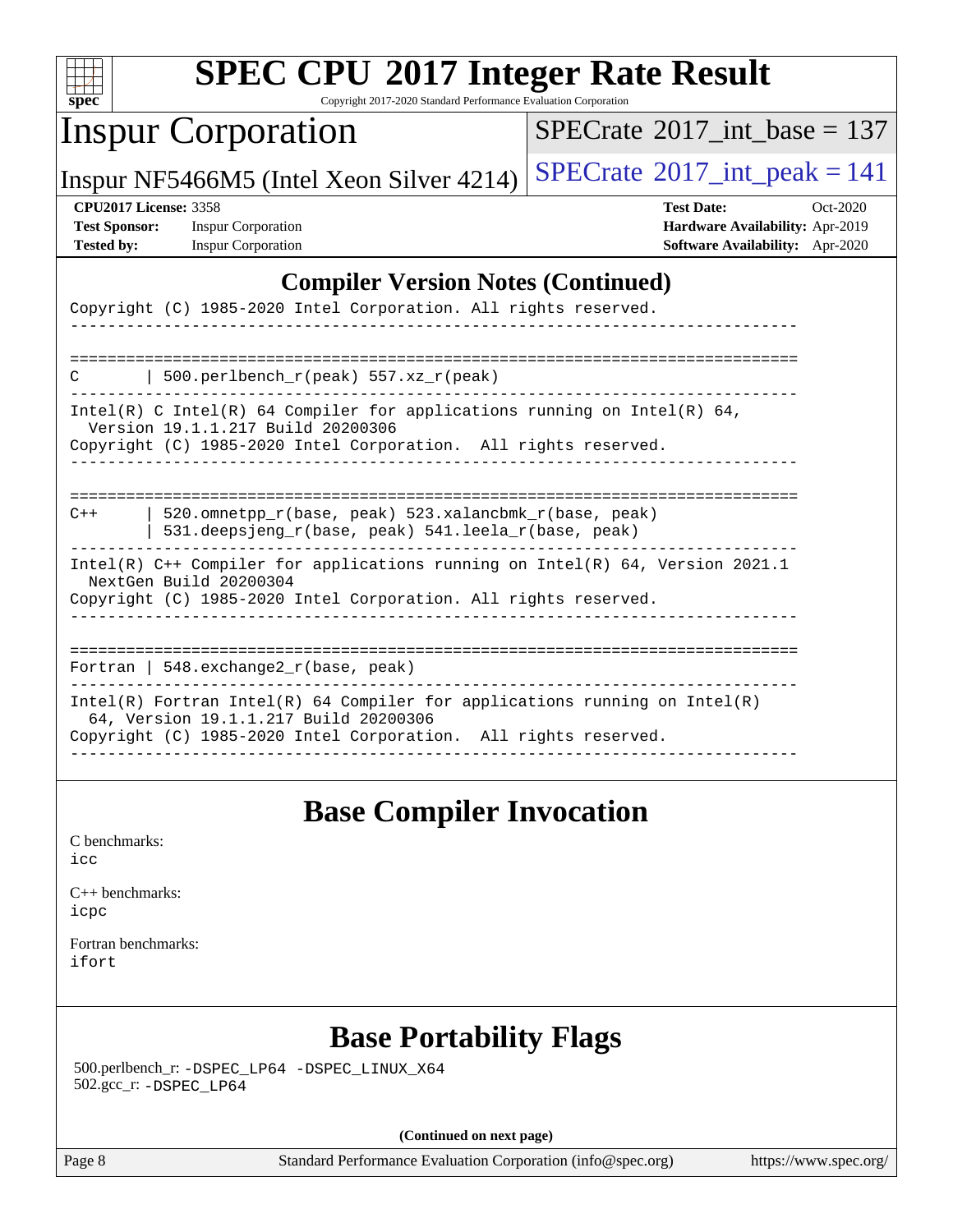

Copyright 2017-2020 Standard Performance Evaluation Corporation

## Inspur Corporation

 $SPECTate@2017_int\_base = 137$ 

Inspur NF5466M5 (Intel Xeon Silver 4214)  $SPECrate^{\circ}2017\_int\_peak = 141$  $SPECrate^{\circ}2017\_int\_peak = 141$ 

**[Test Sponsor:](http://www.spec.org/auto/cpu2017/Docs/result-fields.html#TestSponsor)** Inspur Corporation **[Hardware Availability:](http://www.spec.org/auto/cpu2017/Docs/result-fields.html#HardwareAvailability)** Apr-2019

**[CPU2017 License:](http://www.spec.org/auto/cpu2017/Docs/result-fields.html#CPU2017License)** 3358 **[Test Date:](http://www.spec.org/auto/cpu2017/Docs/result-fields.html#TestDate)** Oct-2020 **[Tested by:](http://www.spec.org/auto/cpu2017/Docs/result-fields.html#Testedby)** Inspur Corporation **[Software Availability:](http://www.spec.org/auto/cpu2017/Docs/result-fields.html#SoftwareAvailability)** Apr-2020

# **[Base Portability Flags \(Continued\)](http://www.spec.org/auto/cpu2017/Docs/result-fields.html#BasePortabilityFlags)**

 505.mcf\_r: [-DSPEC\\_LP64](http://www.spec.org/cpu2017/results/res2020q4/cpu2017-20201109-24372.flags.html#suite_basePORTABILITY505_mcf_r_DSPEC_LP64) 520.omnetpp\_r: [-DSPEC\\_LP64](http://www.spec.org/cpu2017/results/res2020q4/cpu2017-20201109-24372.flags.html#suite_basePORTABILITY520_omnetpp_r_DSPEC_LP64) 523.xalancbmk\_r: [-DSPEC\\_LP64](http://www.spec.org/cpu2017/results/res2020q4/cpu2017-20201109-24372.flags.html#suite_basePORTABILITY523_xalancbmk_r_DSPEC_LP64) [-DSPEC\\_LINUX](http://www.spec.org/cpu2017/results/res2020q4/cpu2017-20201109-24372.flags.html#b523.xalancbmk_r_baseCXXPORTABILITY_DSPEC_LINUX) 525.x264\_r: [-DSPEC\\_LP64](http://www.spec.org/cpu2017/results/res2020q4/cpu2017-20201109-24372.flags.html#suite_basePORTABILITY525_x264_r_DSPEC_LP64) 531.deepsjeng\_r: [-DSPEC\\_LP64](http://www.spec.org/cpu2017/results/res2020q4/cpu2017-20201109-24372.flags.html#suite_basePORTABILITY531_deepsjeng_r_DSPEC_LP64) 541.leela\_r: [-DSPEC\\_LP64](http://www.spec.org/cpu2017/results/res2020q4/cpu2017-20201109-24372.flags.html#suite_basePORTABILITY541_leela_r_DSPEC_LP64) 548.exchange2\_r: [-DSPEC\\_LP64](http://www.spec.org/cpu2017/results/res2020q4/cpu2017-20201109-24372.flags.html#suite_basePORTABILITY548_exchange2_r_DSPEC_LP64) 557.xz\_r: [-DSPEC\\_LP64](http://www.spec.org/cpu2017/results/res2020q4/cpu2017-20201109-24372.flags.html#suite_basePORTABILITY557_xz_r_DSPEC_LP64)

**[Base Optimization Flags](http://www.spec.org/auto/cpu2017/Docs/result-fields.html#BaseOptimizationFlags)**

#### [C benchmarks](http://www.spec.org/auto/cpu2017/Docs/result-fields.html#Cbenchmarks):

```
-m64 -qnextgen -std=c11
-Wl,-plugin-opt=-x86-branches-within-32B-boundaries -Wl,-z,muldefs
-xCORE-AVX512 -O3 -ffast-math -flto -mfpmath=sse -funroll-loops
-fuse-ld=gold -qopt-mem-layout-trans=4
-L/usr/local/IntelCompiler19/compilers_and_libraries_2020.1.217/linux/compiler/lib/intel64_lin
-lqkmalloc
```
[C++ benchmarks](http://www.spec.org/auto/cpu2017/Docs/result-fields.html#CXXbenchmarks):

```
-m64 -qnextgen -Wl,-plugin-opt=-x86-branches-within-32B-boundaries
-Wl,-z,muldefs -xCORE-AVX512 -O3 -ffast-math -flto -mfpmath=sse
-funroll-loops -fuse-ld=gold -qopt-mem-layout-trans=4
-L/usr/local/IntelCompiler19/compilers_and_libraries_2020.1.217/linux/compiler/lib/intel64_lin
-lqkmalloc
```
[Fortran benchmarks:](http://www.spec.org/auto/cpu2017/Docs/result-fields.html#Fortranbenchmarks)

```
-m64 -Wl,-plugin-opt=-x86-branches-within-32B-boundaries -Wl,-z,muldefs
-xCORE-AVX512 -O3 -ipo -no-prec-div -qopt-mem-layout-trans=4
-nostandard-realloc-lhs -align array32byte -auto
-mbranches-within-32B-boundaries
-L/usr/local/IntelCompiler19/compilers_and_libraries_2020.1.217/linux/compiler/lib/intel64_lin
-lqkmalloc
```
# **[Peak Compiler Invocation](http://www.spec.org/auto/cpu2017/Docs/result-fields.html#PeakCompilerInvocation)**

[C benchmarks](http://www.spec.org/auto/cpu2017/Docs/result-fields.html#Cbenchmarks): [icc](http://www.spec.org/cpu2017/results/res2020q4/cpu2017-20201109-24372.flags.html#user_CCpeak_intel_icc_66fc1ee009f7361af1fbd72ca7dcefbb700085f36577c54f309893dd4ec40d12360134090235512931783d35fd58c0460139e722d5067c5574d8eaf2b3e37e92)

[C++ benchmarks:](http://www.spec.org/auto/cpu2017/Docs/result-fields.html#CXXbenchmarks) [icpc](http://www.spec.org/cpu2017/results/res2020q4/cpu2017-20201109-24372.flags.html#user_CXXpeak_intel_icpc_c510b6838c7f56d33e37e94d029a35b4a7bccf4766a728ee175e80a419847e808290a9b78be685c44ab727ea267ec2f070ec5dc83b407c0218cded6866a35d07)

**(Continued on next page)**

Page 9 Standard Performance Evaluation Corporation [\(info@spec.org\)](mailto:info@spec.org) <https://www.spec.org/>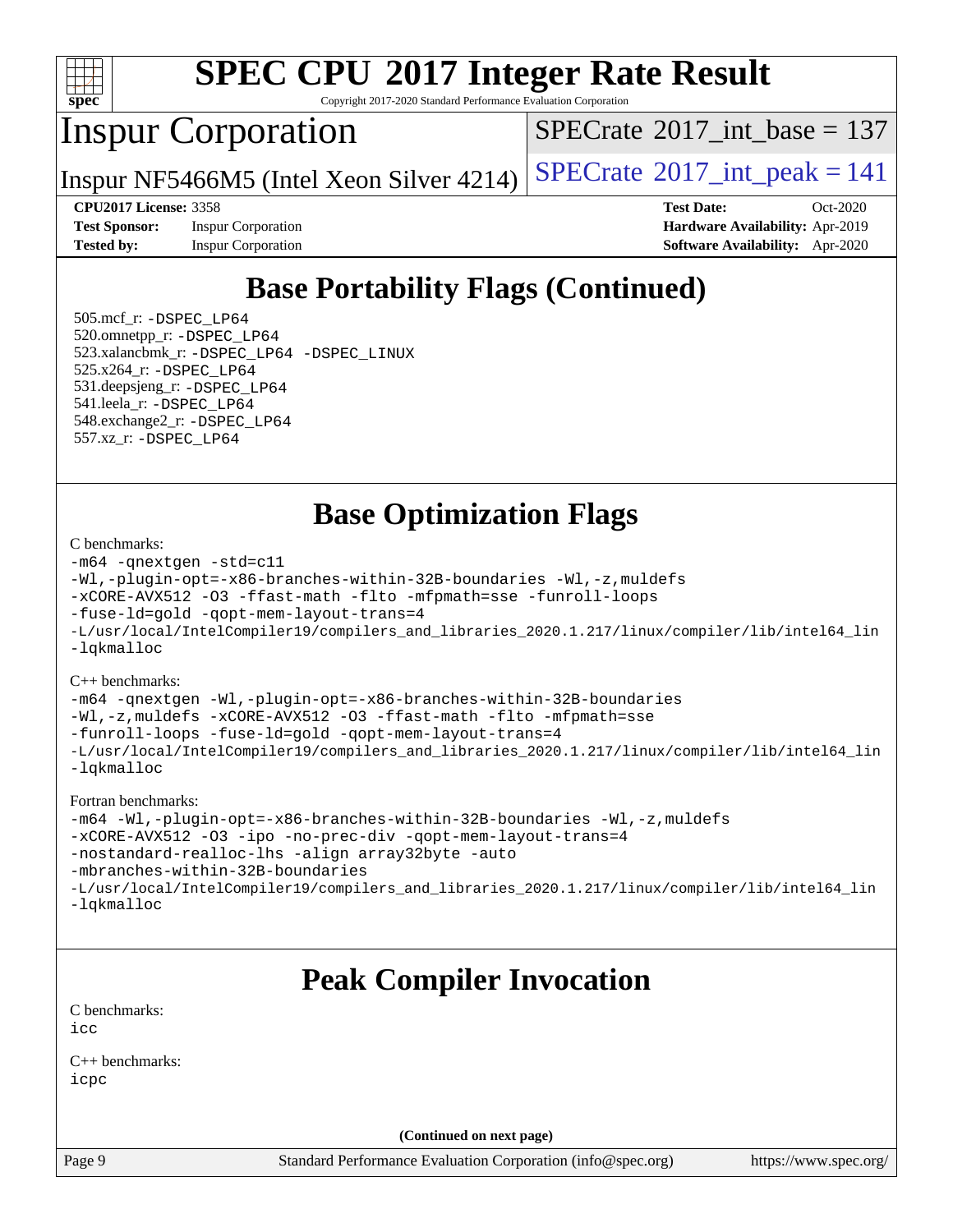

Copyright 2017-2020 Standard Performance Evaluation Corporation

## Inspur Corporation

 $SPECTate$ <sup>®</sup>[2017\\_int\\_base =](http://www.spec.org/auto/cpu2017/Docs/result-fields.html#SPECrate2017intbase) 137

Inspur NF5466M5 (Intel Xeon Silver 4214)  $SPECrate^{\circ}2017\_int\_peak = 141$  $SPECrate^{\circ}2017\_int\_peak = 141$ 

**[Tested by:](http://www.spec.org/auto/cpu2017/Docs/result-fields.html#Testedby)** Inspur Corporation **[Software Availability:](http://www.spec.org/auto/cpu2017/Docs/result-fields.html#SoftwareAvailability)** Apr-2020

**[CPU2017 License:](http://www.spec.org/auto/cpu2017/Docs/result-fields.html#CPU2017License)** 3358 **[Test Date:](http://www.spec.org/auto/cpu2017/Docs/result-fields.html#TestDate)** Oct-2020 **[Test Sponsor:](http://www.spec.org/auto/cpu2017/Docs/result-fields.html#TestSponsor)** Inspur Corporation **[Hardware Availability:](http://www.spec.org/auto/cpu2017/Docs/result-fields.html#HardwareAvailability)** Apr-2019

# **[Peak Compiler Invocation \(Continued\)](http://www.spec.org/auto/cpu2017/Docs/result-fields.html#PeakCompilerInvocation)**

[Fortran benchmarks](http://www.spec.org/auto/cpu2017/Docs/result-fields.html#Fortranbenchmarks): [ifort](http://www.spec.org/cpu2017/results/res2020q4/cpu2017-20201109-24372.flags.html#user_FCpeak_intel_ifort_8111460550e3ca792625aed983ce982f94888b8b503583aa7ba2b8303487b4d8a21a13e7191a45c5fd58ff318f48f9492884d4413fa793fd88dd292cad7027ca)

**[Peak Portability Flags](http://www.spec.org/auto/cpu2017/Docs/result-fields.html#PeakPortabilityFlags)**

 500.perlbench\_r: [-DSPEC\\_LP64](http://www.spec.org/cpu2017/results/res2020q4/cpu2017-20201109-24372.flags.html#b500.perlbench_r_peakPORTABILITY_DSPEC_LP64) [-DSPEC\\_LINUX\\_X64](http://www.spec.org/cpu2017/results/res2020q4/cpu2017-20201109-24372.flags.html#b500.perlbench_r_peakCPORTABILITY_DSPEC_LINUX_X64) 502.gcc\_r: [-D\\_FILE\\_OFFSET\\_BITS=64](http://www.spec.org/cpu2017/results/res2020q4/cpu2017-20201109-24372.flags.html#user_peakPORTABILITY502_gcc_r_file_offset_bits_64_5ae949a99b284ddf4e95728d47cb0843d81b2eb0e18bdfe74bbf0f61d0b064f4bda2f10ea5eb90e1dcab0e84dbc592acfc5018bc955c18609f94ddb8d550002c) 505.mcf\_r: [-DSPEC\\_LP64](http://www.spec.org/cpu2017/results/res2020q4/cpu2017-20201109-24372.flags.html#suite_peakPORTABILITY505_mcf_r_DSPEC_LP64) 520.omnetpp\_r: [-DSPEC\\_LP64](http://www.spec.org/cpu2017/results/res2020q4/cpu2017-20201109-24372.flags.html#suite_peakPORTABILITY520_omnetpp_r_DSPEC_LP64) 523.xalancbmk\_r: [-DSPEC\\_LP64](http://www.spec.org/cpu2017/results/res2020q4/cpu2017-20201109-24372.flags.html#suite_peakPORTABILITY523_xalancbmk_r_DSPEC_LP64) [-DSPEC\\_LINUX](http://www.spec.org/cpu2017/results/res2020q4/cpu2017-20201109-24372.flags.html#b523.xalancbmk_r_peakCXXPORTABILITY_DSPEC_LINUX) 525.x264\_r: [-DSPEC\\_LP64](http://www.spec.org/cpu2017/results/res2020q4/cpu2017-20201109-24372.flags.html#suite_peakPORTABILITY525_x264_r_DSPEC_LP64) 531.deepsjeng\_r: [-DSPEC\\_LP64](http://www.spec.org/cpu2017/results/res2020q4/cpu2017-20201109-24372.flags.html#suite_peakPORTABILITY531_deepsjeng_r_DSPEC_LP64) 541.leela\_r: [-DSPEC\\_LP64](http://www.spec.org/cpu2017/results/res2020q4/cpu2017-20201109-24372.flags.html#suite_peakPORTABILITY541_leela_r_DSPEC_LP64) 548.exchange2\_r: [-DSPEC\\_LP64](http://www.spec.org/cpu2017/results/res2020q4/cpu2017-20201109-24372.flags.html#suite_peakPORTABILITY548_exchange2_r_DSPEC_LP64) 557.xz\_r: [-DSPEC\\_LP64](http://www.spec.org/cpu2017/results/res2020q4/cpu2017-20201109-24372.flags.html#suite_peakPORTABILITY557_xz_r_DSPEC_LP64)

# **[Peak Optimization Flags](http://www.spec.org/auto/cpu2017/Docs/result-fields.html#PeakOptimizationFlags)**

[C benchmarks](http://www.spec.org/auto/cpu2017/Docs/result-fields.html#Cbenchmarks):

```
Page 10 Standard Performance Evaluation Corporation (info@spec.org) https://www.spec.org/
  500.perlbench_r: -Wl,-z,muldefs -prof-gen(pass 1) -prof-use(pass 2)
-xCORE-AVX512 -ipo -O3 -no-prec-div
-qopt-mem-layout-trans=4 -fno-strict-overflow
-mbranches-within-32B-boundaries
-L/usr/local/IntelCompiler19/compilers_and_libraries_2020.1.217/linux/compiler/lib/intel64_lin
-lqkmalloc
  502.gcc_r: -m32
-L/usr/local/IntelCompiler19/compilers_and_libraries_2020.1.217/linux/compiler/lib/ia32_lin
-std=gnu89
-Wl,-plugin-opt=-x86-branches-within-32B-boundaries
-Wl,-z,muldefs -fprofile-generate(pass 1)
-fprofile-use=default.profdata(pass 2) -xCORE-AVX512 -flto
-Ofast(pass 1) -O3 -ffast-math -qnextgen -fuse-ld=gold
-qopt-mem-layout-trans=4 -L/usr/local/jemalloc32-5.0.1/lib
-ljemalloc
  505.mcf_r: basepeak = yes
 525.x264_r: -m64-qnextgen -std=cl1-Wl,-plugin-opt=-x86-branches-within-32B-boundaries
-Wl,-z,muldefs -xCORE-AVX512 -flto -O3 -ffast-math
                                      (Continued on next page)
```